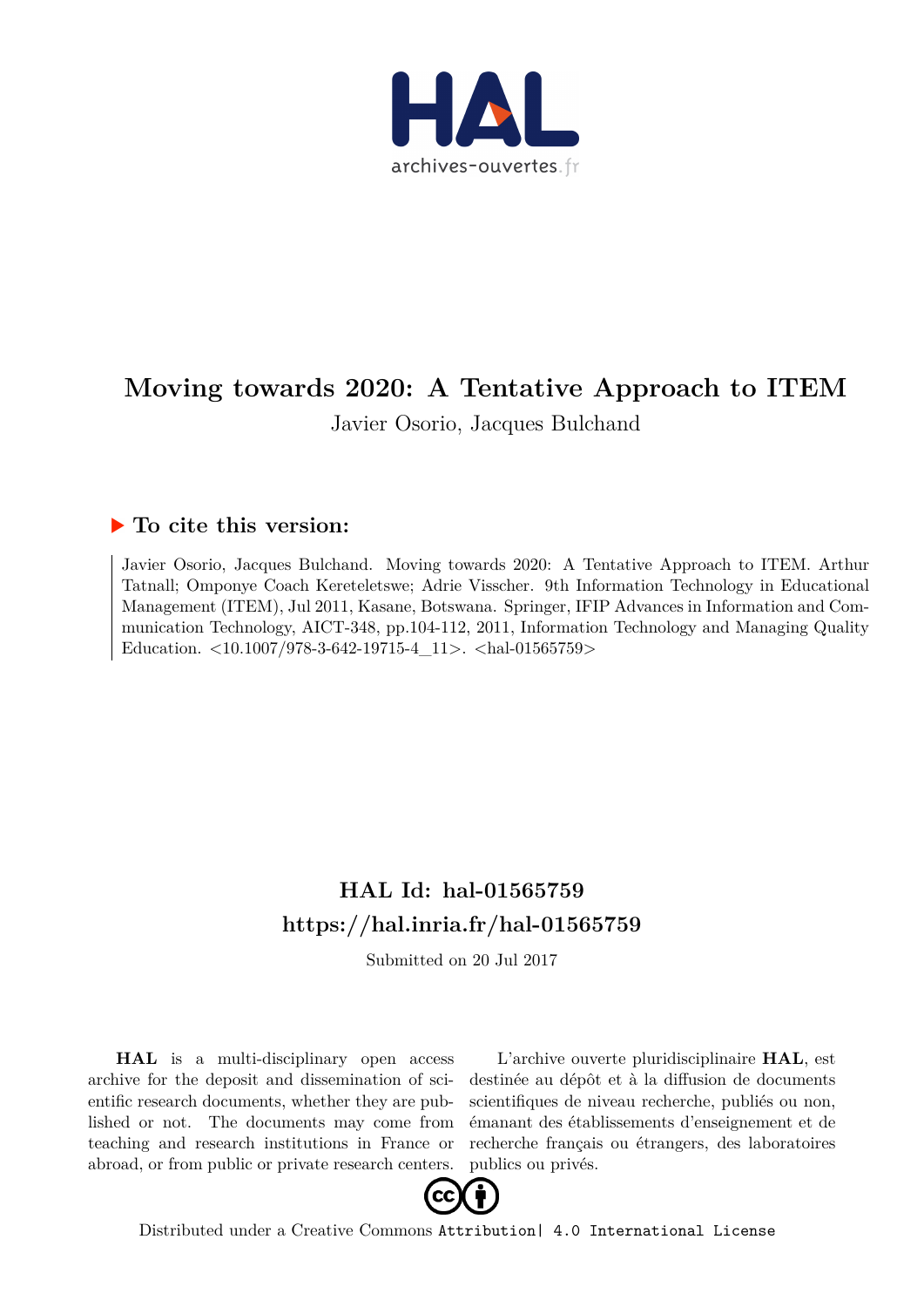## **Moving Towards 2020: A Tentative Approach to ITEM**

**Javier Osorio** and **Jacques Bulchand**

Universidad de Las Palmas de Gran Canaria, Facultad de Ciencias Economicas, 35017 Las Palmas de Gran Canaria, Spain [josorio@dede.ulpgc.es](mailto:josorio@dede.ulpgc.es)

**Abstract.** A decade into the 21st Century, it seems that Humanity has given itself time to ensure that the rest of the century will pass by according to the universally accepted principles of equal opportunities and sustainable economic development. Year 2020 appears as a symbolic moment to attain this desired maturity, though it is, nevertheless, a complex goal to reach. Education is an essential area in any action that intends to accomplish this model of society, an instrument without which all efforts will be in vain. The outline of this paper is to try to glimpse which will probably be the determining factors of the worldwide economic situation and, therefore, what kind of professionals society will be demanding. The reply to this demand will structure future teaching and learning, and a series of needs will subsequently arise in Educational Management. Finally, according to this scenario we will propose improvements in Educational Management supported by Information Technology.

**Keywords:** Learning 2.0, Web 2.0, Education & Training, Information Technology, 2020, ITEM.

#### **1 Introduction**

Year 2020 has become an especially relevant date in which to accomplish certain indicators regarding climate change prevention and more environmentally aware lifestyles. The Copenhagen Climate Change Summit 2009 has been an important milestone that has contributed to reinforce 2020's iconic symbolism. Also, the United Nations Millennium Goals are another milestone to achieve. But 2020 is not only a key date to check if these internationally shared aspirations concerning the environment and society have been completed, but also a crucial date as regards education. Will we be ready by then to state that citizens are being offered an education that responds to the times? Moreover, we could include this query in the subsequent debate as to whether integrating people into a national education system to provide them with skills and competences, as well as accrediting their achievement, will make sense in 2020.

If we accept that an education system's aim is to train citizens and professional persons to carry out their work in such a way as to allow both individuals and communities to benefit from the knowledge and competences so acquired, then we should firstly establish which could be the future working environment's main characteristics in a hypothetical scenario, setting year 2020 as a time reference.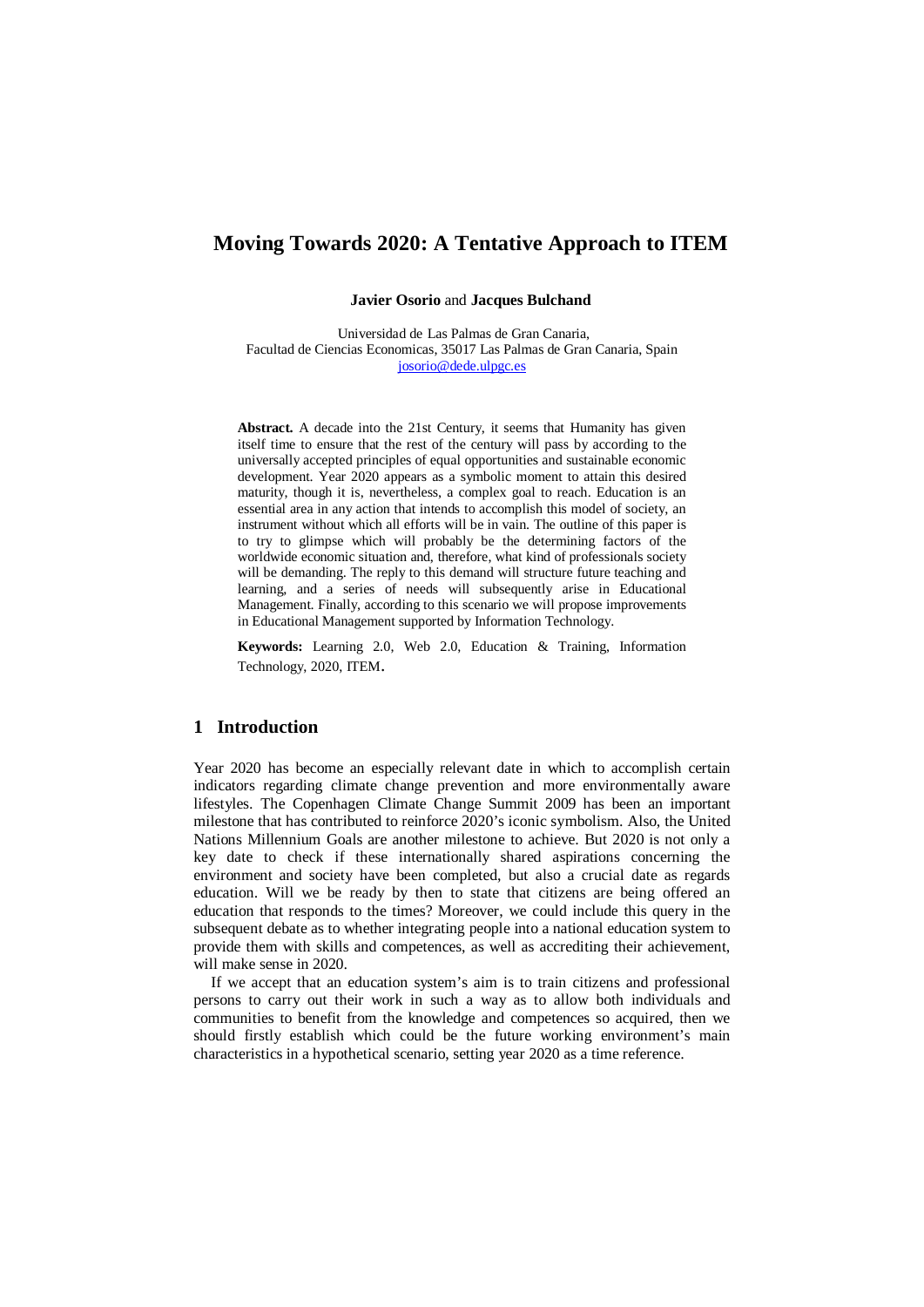Starting off from here we could then consider which should be the education system's goals for its different levels. After that the next step could be to deduce possible trends in education. At this point we could centre our attention on our specific interest, that is to say, establishing Information Technologies' role in Educational Management and, subsequently, what actions are required to ensure that Information Technologies effectively contribute to improve Educational Management. Figure 1 shows part of the aspects we have mentioned as well as the outline of this paper.



**Fig.1. Interrelated Challenges for Educational Management.**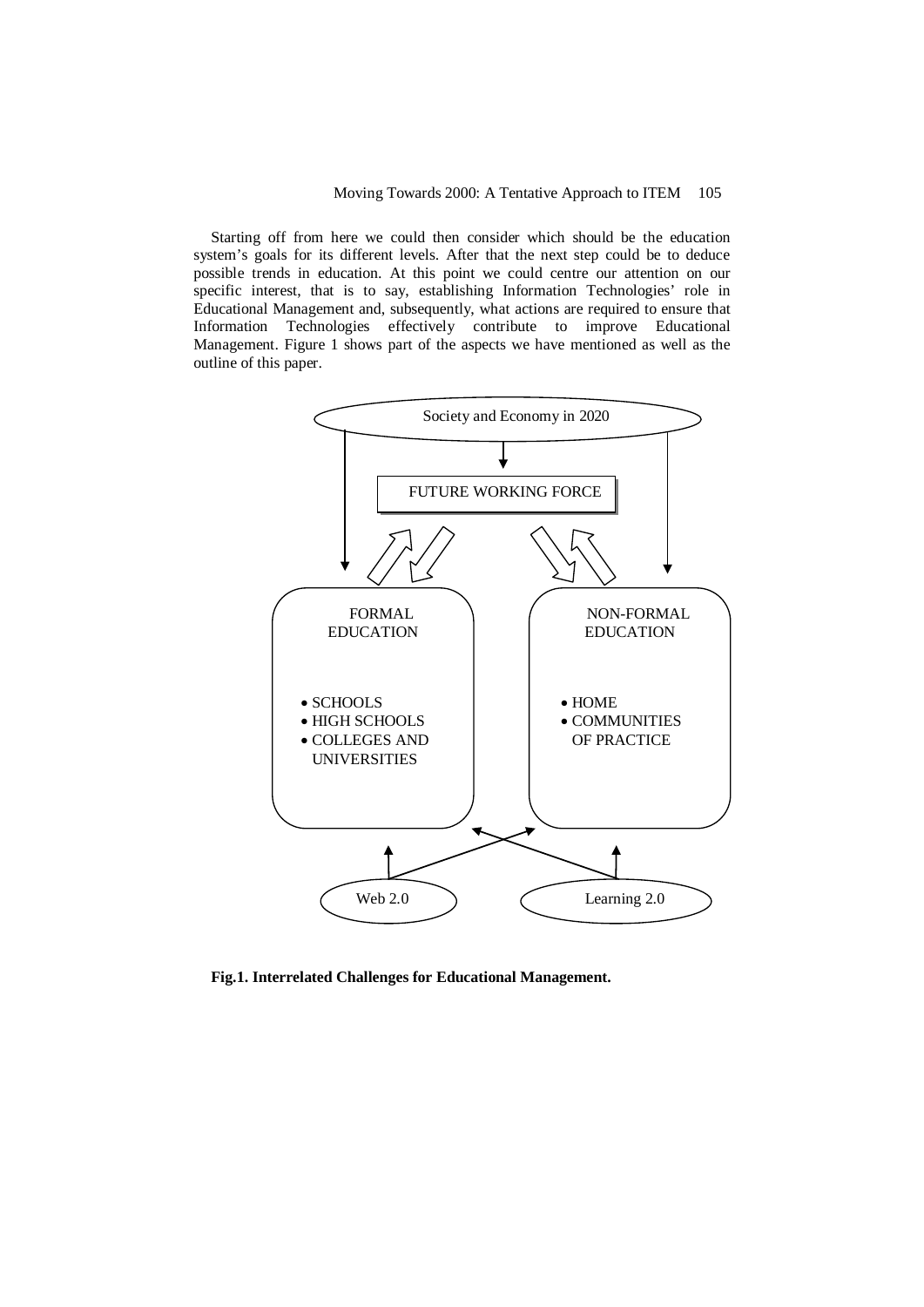### **2 Trends Regarding Skills and Competences Required by the Labour Market**

The European Qualification Framework<sup>[1](#page-3-0)</sup> gives a precise definition for the terms "skills" and "competences" in order to establish a common working language. According to these recommendations, skills means the ability to apply knowledge and use know-how to complete tasks and solve problems. In the context of the European Qualification Framework, skills are described as cognitive (involving the use of logical, intuitive and creative thinking) and practical (involving manual dexterity and the use of methods, materials, tools and instruments). On the other hand, competence means the proven ability to use knowledge, skills and personal, social and/or methodological abilities, in work or study situations and in professional and personal development. In the context of the European Qualification Framework, competence is described in terms of responsibility and autonomy.

These two basic concepts have become important in the European and international educational picture as a form of agreement on a common language that will allow setting goals and indicators of their achievement, notwithstanding the educational level, whether it be primary, secondary or higher education. Having ascertained these basic concepts, we can now consider aspects that will influence education in our set time reference, such as the labour market. This will allow us to identify the challenges Educational Management will be facing and, more specifically, the challenges to ensure an optimal use of information technologies to support Educational Management.

### **3 Anticipating and adjusting the labour market and necessary skills**

It's impossible to say for certain what the future holds in 2020 as regards labour matters, just as impossible as trying to predict our own future in any area of our lives. Nevertheless, it is generally agreed that we must try to anticipate and plan for the future in order to avoid undesirable results and, to the contrary, make the most of any opportunities that may arise. In the socioeconomic field, attempting to predict and plan is a strategic activity, due to the implications it has for the market and labour policies. In a wide sense, education is very sensitive to the labour market needs. Certainly, formal education of children, young people and adults cannot depend exclusively on such demands, as they are of a contextual nature, but it is also true that students are trained to carry out their professional activity under specific socioeconomic conditions and they must be fully qualified to offer their best in a defined professional environment.

Therefore, as previously mentioned, and although not a conclusive element, anticipating what the labour environment will be like towards 2020 can give us

-

<span id="page-3-0"></span><sup>&</sup>lt;sup>1</sup> Recommendation of the European Parliament and the Council (2008) on the establishment of the European Qualifications Framework.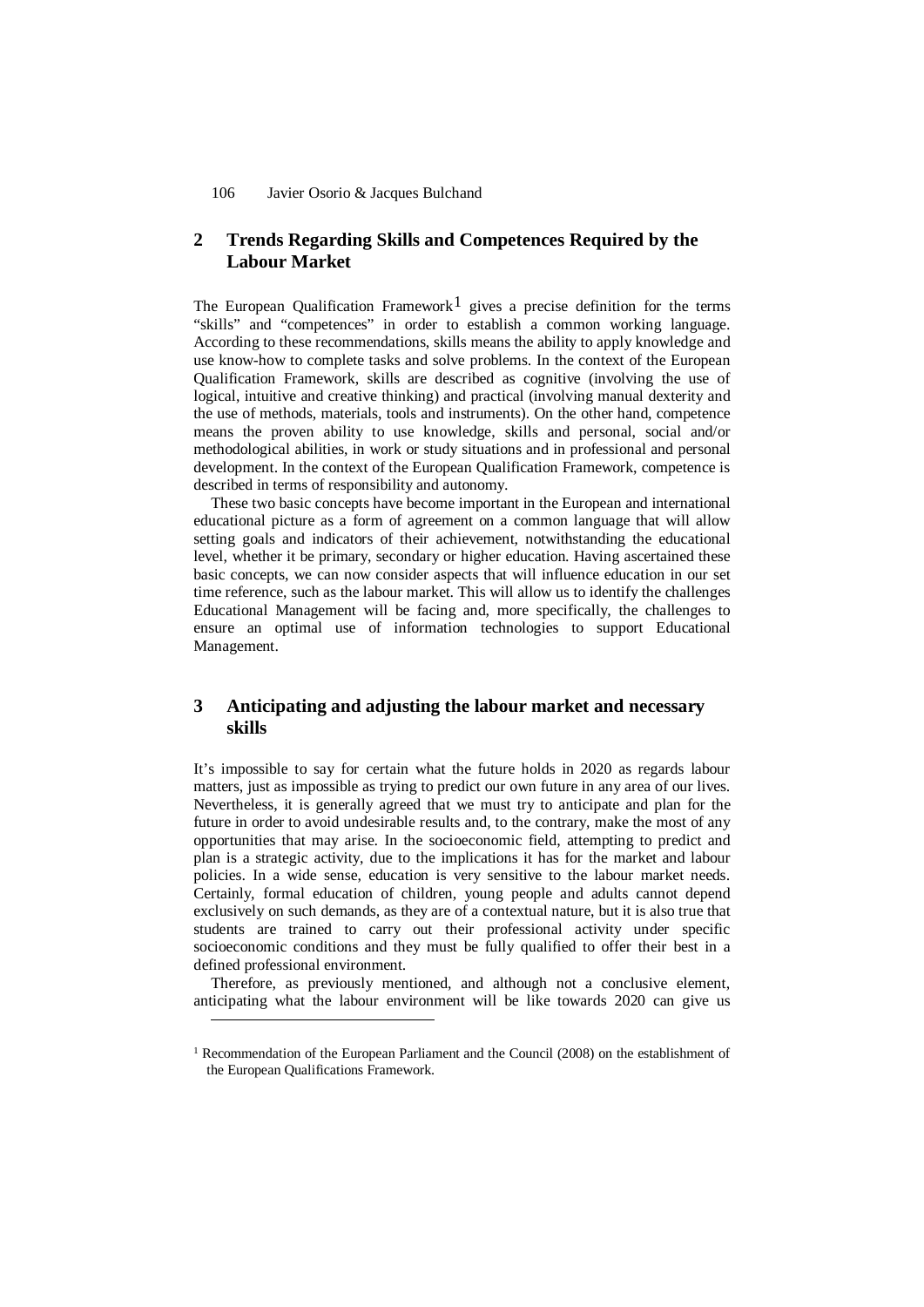important clues as to some of the main aspects on which to build educational structures and systems that will provide students with skills and competences that will respond adequately to the labour challenges of the future. Consequently, we should try at an early stage to identify the skills and competences required. Accordingly, we must also discover factors that may condition the future labour market and, as a result, the educational system. Some of these are as follows:

*Technological change*. Technological change is part of an equation in which the need for skilled workers is directly proportional to the magnitude of change required. In fact, technological change is considered the main reason stated to justify the need for highly skilled workers (Machin and Van Reenen, 2007).

*Organizational change*. Parallel to technological development, ways of organizing work evolve according to such varied criteria as the search for flexible production systems, product and service customization, quality improvement, production chain optimization, humanization of work, etc. All of them are usually associated with a body of knowledge that subsequently demands skilled workers who are capable of adapting to new situations (Breshanan *et al*., 2002).

*Globalization and international commerce*. Over the past years we have witnessed an increase of international commerce without precedent in the World's economic history. Traditionally developed countries, which are specialized in turning out high added value products and services, have centred the demand for skilled workers, whereas emerging countries, with a less skilled workforce, have concentrated on a low added value production. Nevertheless, similarly to what happened in Japan during the 70's, the current trend is for developing countries to focus increasingly on generating high added value products and services and, therefore, they need to train more highly skilled students. Following the action-reaction mechanism, if developed countries want to continue being competitive, they will have to make a decided bet for innovation and superspecialization, which in turn requires developing more skills and competences.

*Climate change and environmental challenges*. Over the last few years both governments and citizens have become increasingly aware of the damage economy can suffer due to climate change. This has brought around a general effort to reduce climate change and combat environment degradation, a trend that could favour the surge of a green economy that would employ millions of skilled workers all over the world (UNEP, 2008).

All these factors are currently foremost, but will probably have taken second place as we approach 2020, when new circumstances and concerns will dominate the economic, social and, therefore, educational scenario. This does not mean we should ignore such factors, quite to the contrary it would be convenient to consider them a starting point to begin to plan for the future, though allowing for new variables as they appear.

In short, we can refer to the document published by the European Commission {COM(2008)868}, titled New Skills for New Jobs: Anticipating and matching labour market and skill needs, which explains that socioeconomic changes imply the need for more highly skilled workers with an increased capacity to add value through their work and, therefore, a greater demand of university graduates, the education level that will experiment the greatest growth. In this sense, the REFLEX report (ANECA, 2008) states that university graduates of the future will have to be competent in at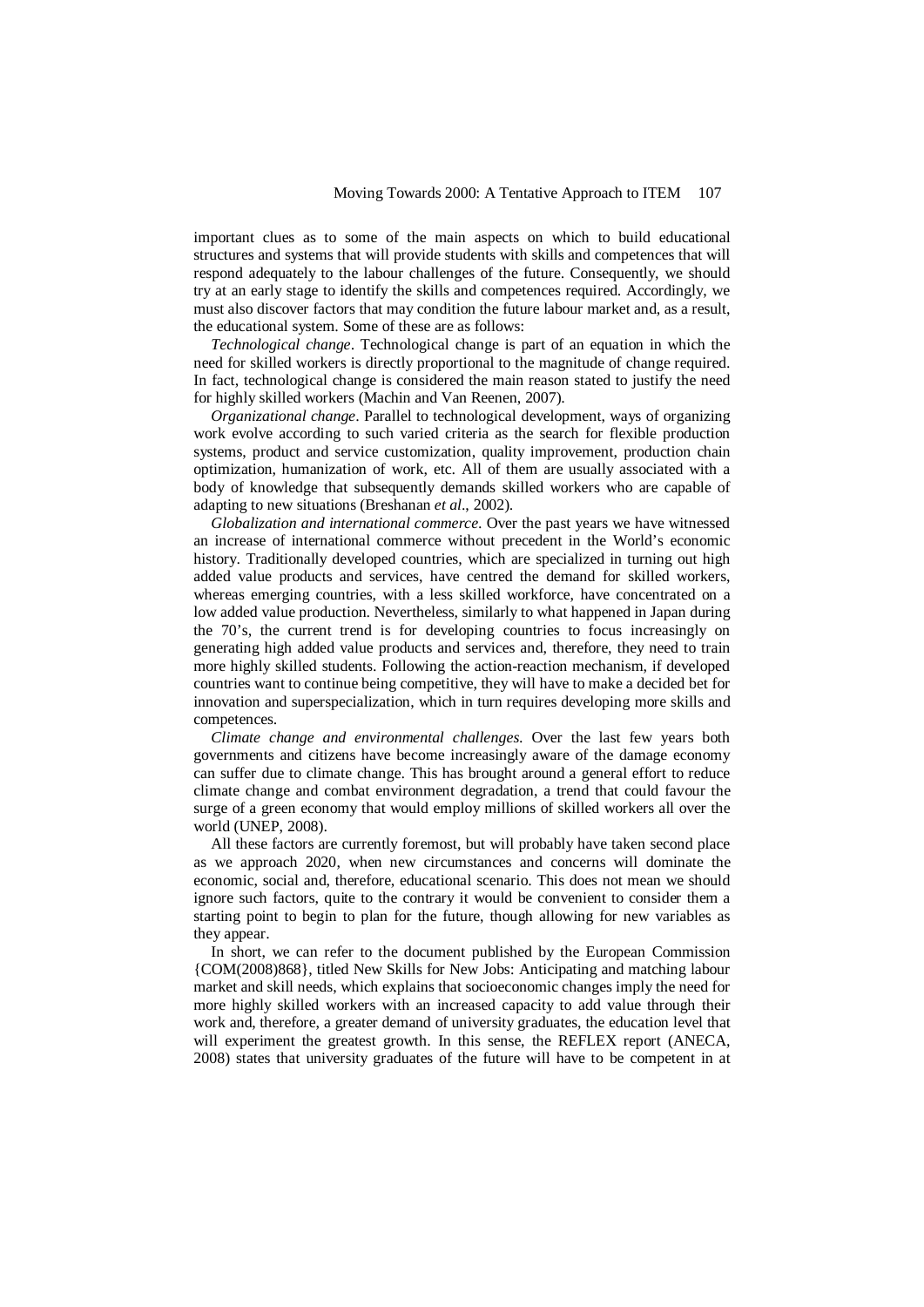#### 108 Javier Osorio & Jacques Bulchand

least the following five areas: professional expertise, functional flexibility, innovation and knowledge management, mobilisation of human resources, and international orientation.

Although we don't want to study these aspects more in depth, and continuing with this paper's basic argument as put forward in the introduction, we would like to try to perceive the implications of socioeconomic trends for the education system as respects the skills and competences of future professionals, considering all educational levels and not just the university one.

#### **4 Educational Institutions on the Horizon of 2020**

As mentioned above, as a result of a series of circumstances towards 2020 the socioeconomic setting will point towards the need for graduates with highly specialized skills and competences, mainly because that society will no longer be dominated by the industrial era's logic based on mass production and mass consumption. Foreseeably, large scale production will cease to be the main guideline and will give way to the creation of added value, mostly at an individual level. And so, following our reasoning, the next step is how to develop the skills and competences required to suit this change of model. This is where we enter the field of education and learning. It is not excessive to say that the  $21<sup>st</sup>$  Century society will be a Learning Intensive Society in which educational models of formal education will undergo a profound transformation and life-long learning will become a regular activity of all professionals, who will find it to be the only reasonable way to permanently update the skills and competences that the socioeconomic situation will generate continuously.

Together with the Learning Intensive Society concept another term has gained popularity after it appeared in a report published in 2006 by the Institute for Prospective Technological Studies, as a way to embrace a different view of future learning (Punie and Cabrero, 2006). This term is Learning Spaces, which intends to encompass such a multifaceted reality as learning by including both tangible and non tangible aspects, therefore separating itself from the idea that learning spaces can only refer to physical locations (classrooms, research laboratories, one's own home, etc). To the contrary, it shows that ideas, persons and objects are mobile and they come together in 24/7 asynchronous contexts.

It is not unreasonable to say that we are entering a setting in which the limits between educational institutions and people's homes, between formal, non-formal and informal learning and between teachers and students are all becoming blurred. One of the reasons that leads us to this hypothesis is the emergence of combined educational environments, in which the role of transmitting knowledge, that has traditionally been more or less monopolized by educational institutions, is gradually being taken over by other agents, not necessarily educational ones, that exist in the web and whose most relevant example is Web 2.0.

A possible consequence of the changes we have listed above could be a hypothetical scenario in which children's schooling would no longer be compulsory in 2020, whereas different communities would decide how to manage aspects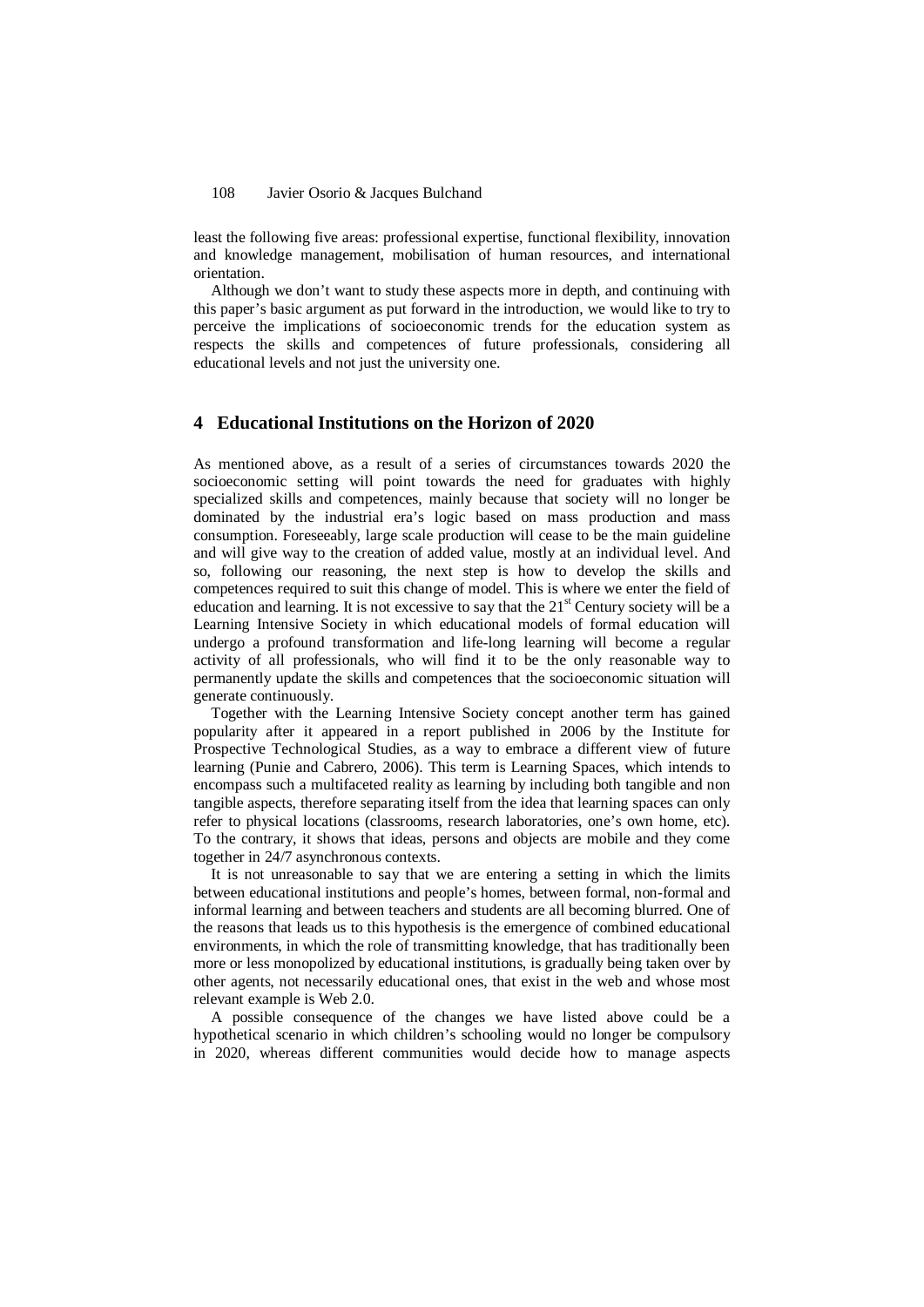concerning children's education and safety. The challenge for each Ministry of Education would then be how to handle the shift from large educational institutions, the school-factory type with a great number of students and homogeneous teachinglearning methods for them all, allocating resources for the take over of new unique organizations which would offer distinct teaching-learning services to a much more reduced number of students. In such circumstances each Ministry of Education should also provide for mechanisms that can guarantee the development of evaluation, quality and accreditation systems that assure with utmost clarity that results are being achieved according to regional, national o supranational standards.

#### **5 Significance of Web n.0 on the 2020 Educational Horizon**

The uprise of combined learning environments, such as Learning 2.0, can be seen as a sign of the rupture of the highly consolidated notion as to the role institutions play in education and training, which could give way to a new educational culture. At present Web 2.0 tools have changed the rules of the game in the environment of Internet, communication and education. But we cannot exclude that this new environment may encourage novel learning and communication philosophies in Internet, so we will surely witness the rise and development of Web 3.0, 4.0 and so forth. All of which will be accompanied by related developments such as Learning 3.0, 4.0, etc. Therefore, although on the 2020 horizon we will probably be referring to Web n.0, right now we will concentrate on Web 2.0 and its present implications in order to explain the challenges the educational sector will have to face.

Learning 2.0 is a philosophy based on a Web 2.0 platform, as opposed to closed virtual learning environments and content management systems. Learning 2.0 favours creating and expanding interest groups and communities of practice that can remain active even after the lecture/course/module is over (Ala-Mutka *et al.*, 2008), thus promoting collaboration between peers. The key to the development of this collaboration can be found in the way the new available tools on which this teachinglearning philosophy is based motivate and hook people. The student takes control of the learning speed, structure and contents thanks to diverse audiovisual resources.

Probably one of the main challenges that Web 2.0 will bring regarding pedagogic and organizational innovation is the fact that learning seems to be surpassing the limits of formal education and traditional schooling systems. This means questioning matters such as: (a) what kind of learning can be found beyond the limits of formal education; (b) what role do educational methods play in today's society; and (c) which educational methods can best provide the skills and competences that our socio-economic environment is demanding (there is a growing demand to alter these methods towards more active ones that concentrate on the social construction of knowledge, instead of the more passive type, including traditional instructionist theories).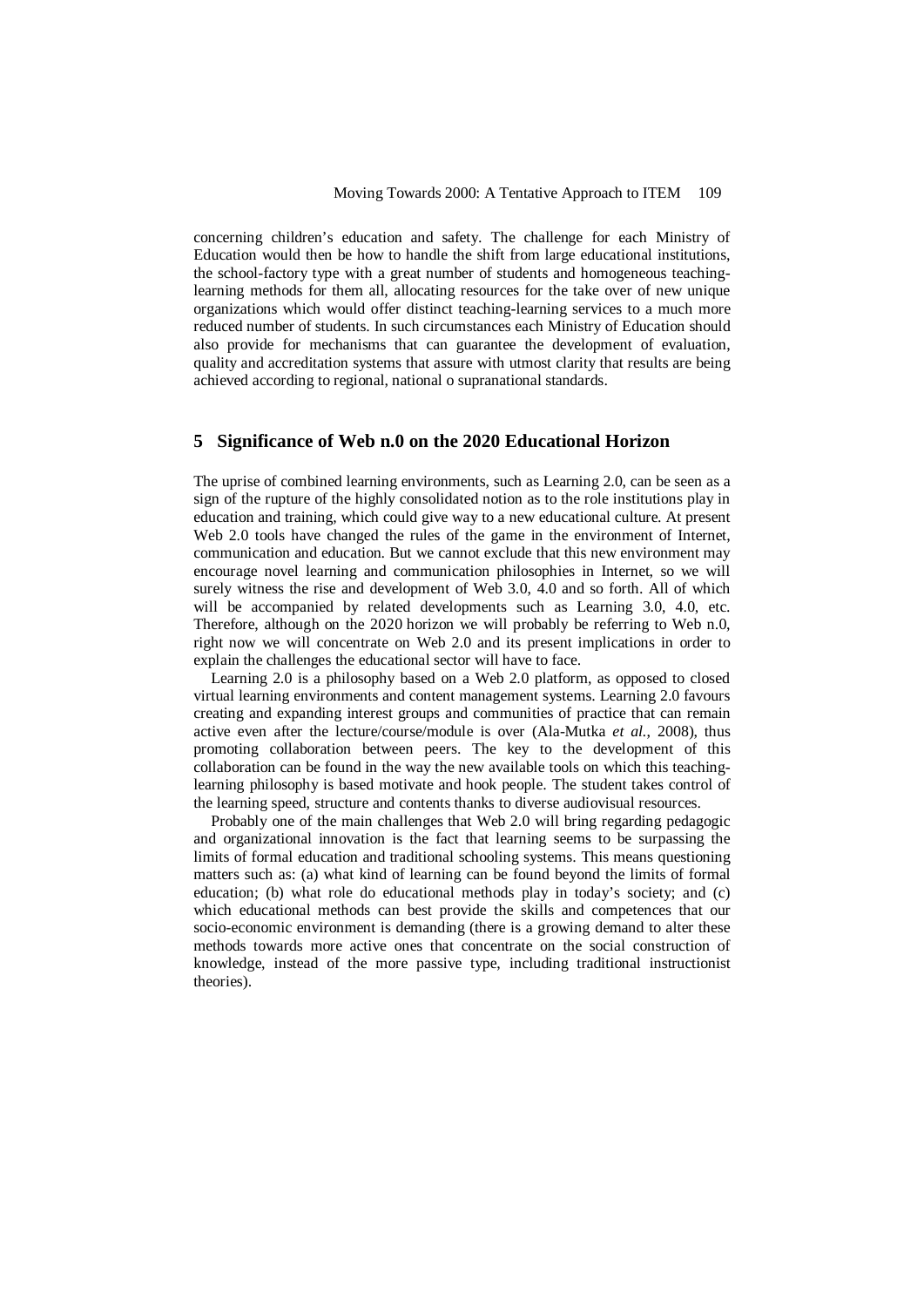#### **6 Challenges for ITEM in the 2020 Scenario**

If we take a look at current educational institutions we can see that investment in Information Technology (IT) in primary, secondary and higher education is still at an initial stage (Miller *et al*., 2008). Although there is abundant empirical evidence to show that investment in IT has had a positive impact, it is also widely agreed that it has not been developed to its full potential. This is because little attention has been given to the pedagogic opportunities it offers, instead of which it has basically been used to give support to teaching structures and methods of the past and as a vehicle to improve communication while using traditional pedagogic and didactic resources. In this sense, IT investment seems to have had a greater impact on administrative services, such as admissions, registry, payment of fees, purchases, staff and timetable management, etc, rather than on the foundations of teaching and learning (Miller *et al*., 2008; Balanskat *et al*., 2006).

This leads us to a matter of utmost importance: what role shall Information Technology for Educational Management (ITEM) play on the 2020 horizon? As we have mentioned above, there is a risk that is may be used exclusively for administrative support purposes and, though this is a fundamental task which must be carried out as efficiently as possible, ITEM should not be reduced to this merely operative function. A shared strategic vision must be found to give ITEM long term meaning of added value.

At this point we should decide what part of the IT-EM equation should centre our efforts and in what way. In other words, should we concentrate on what technology (IT) can bring to education on the 2020 horizon, especially emerging technology that we have called Web n.0, or, on the other hand, should we focus on the educational side of this equation (EM). Our aim is to try to achieve a reasonable balance between both IT and EM in order to offer a unified vision of ITEM, but we must keep in mind certain aspects that will possibly set the pace of its development.

Firstly we must consider a basically technical matter regarding how to guarantee universal access to IT, the bandwidth, the use of open-software and author's rights in respect of the contents. Certainly, technological infrastructure evolves along its own channels. This way, even though in developed countries cable based nets have become well established, connectivity based on mobile technology is growing strong and is the main way of connecting to the Internet in developing countries. Universal access to the web brings about certain uniformity in educational management practices, thanks to an increased knowledge and replication of successful experiences in points of the globe that are geographically far apart. In such a context, the search for solutions other than owner software will bring an upsurge and prevalence of tools based on open-source software, which, in turn, will allow technological resources to become more democratically available to people all over the world. Lastly, within this democratising trend we will very likely reach a stage in which not only tools will be freely available, but also contents and, therefore, creative commons type formulas will certainly be more thoroughly developed.

Secondly, concerning educational management, it is necessary to support the design and development of new educational applications and also to actively involve teachers in the process of defining requirements and adopting iterative design approaches. In general terms, one of the main aspects of management is generating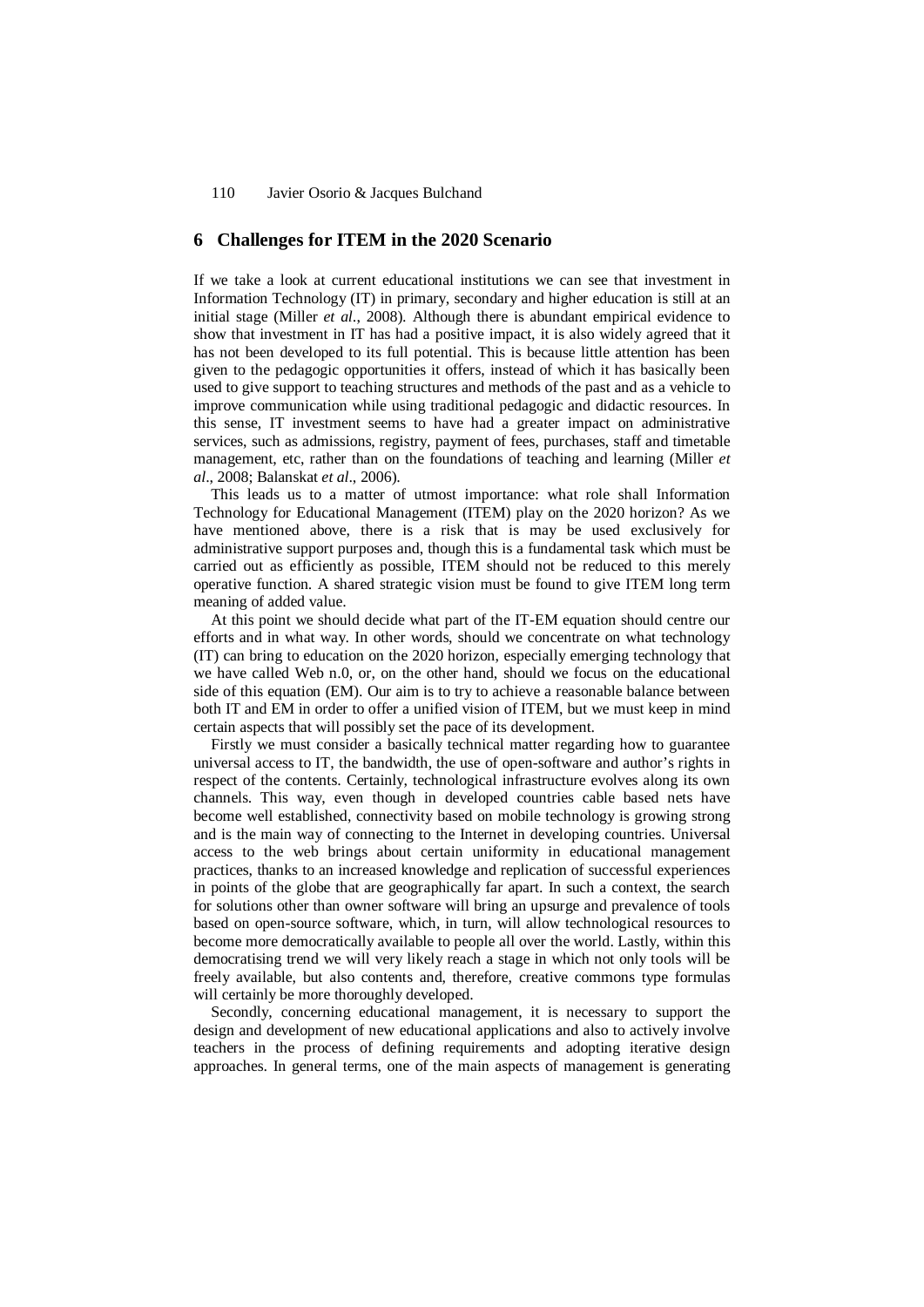leadership that will encourage people to work towards corporate goals. In a similar manner, educational management must efficiently guide changes that are already ocurring in the world of education and will continue to do so in coming years. A first class challenge in educational management concerns the fact that there are educators of different age groups and propensity profiles towards the use of information technology and, therefore, towards a cultural change in teaching methods and organization. It will be necessary to establish methods that are recognized as effective to assist this change of attitude and in working ways. In this sense, the existence of communities of practice, as well as making known their results could be powerful ways of involving teachers in the new system.

Finally, if the trends we have mentioned are leading us towards new educational environments which may even place in doubt the figure of schools and other educational institutions, then we must consider how to manage them from the point of view of the institution itself, municipalities, regions and, lastly, countries. Undoubtedly this implies the appearance of new standards and models with which to manage educational activity. On the other hand, due to the foreseeable dispersal of educational institutions and the teaching methods that will be in use, Information Technology's position will be more important than ever in such circumstances, as it will be the only link to coordinate and run this immense network. So the convergence of IT and educational management (EM) reaches its high point because the means to achieve quality, coherence and interchangeability among future education systems must be based on technology, that is, IT as the facilitating element. In such a context, accreditation systems implemented by national and international agencies will be especially relevant. These systems must guarantee that students have, in effect, acquired certain competences, the consistency of goals achieved in different teaching communities and also the transnational validity of resulting certificates.

#### **7 Conclusions**

Present educational models reflect the needs of an industrial society, whose paradigm is progressively giving way to a knowledge based society. Learning in a knowledge based society has different requirements and, therefore, it is still to be defined. As well as this, constant changes in Information Technologies also alter what we consider to be the vision and mission of educational institutions. We don't yet know which will be the prevailing educational philosophy on the 2020 horizon, nor do we know what version of the Web will be supporting it. But we have little doubts that we do not know for sure what the educational model will be like then, even though it will retain many of the characteristics that inspire the present one.

We must be ready for what looks like a possible trend, that is, schools and teachers will lose importance in favour of more flexible structures managed according to business models, which will be much more competitive and transparent due to the inevitable need to gain students as clients. In such a context a new design of ITEM must be developed.

On the 2020 horizon, in order to reach its full development, the ITEM field must support technological infrastructure related standards, as well as the measures to